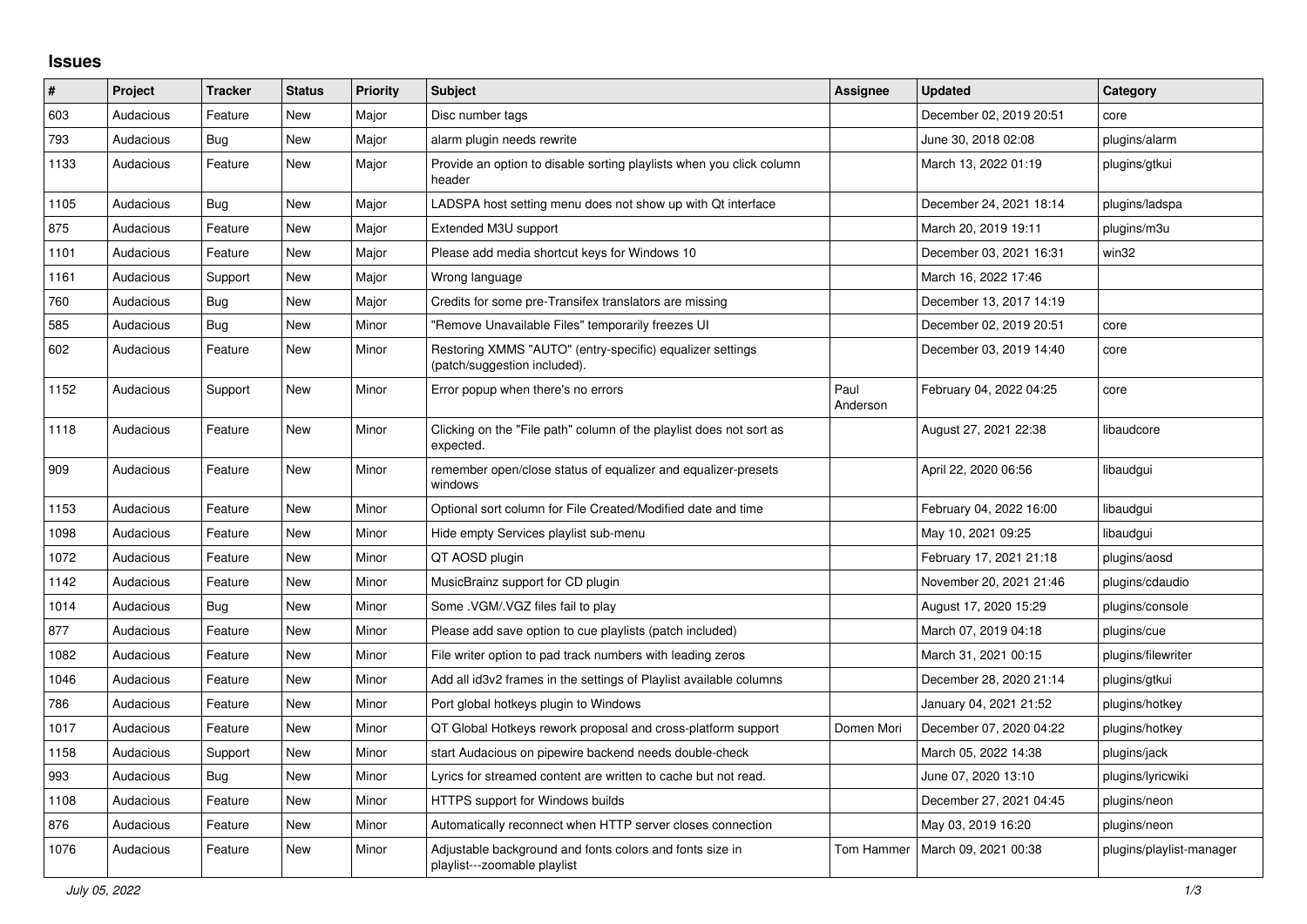| $\vert$ # | Project   | <b>Tracker</b> | <b>Status</b> | <b>Priority</b> | <b>Subject</b>                                                                                      | Assignee       | <b>Updated</b>           | Category            |
|-----------|-----------|----------------|---------------|-----------------|-----------------------------------------------------------------------------------------------------|----------------|--------------------------|---------------------|
| 968       | Audacious | Feature        | <b>New</b>    | Minor           | Loop PSF files at normal loop points during repeat mode                                             |                | April 16, 2020 03:25     | plugins/psf         |
| 913       | Audacious | Feature        | <b>New</b>    | Minor           | Play / create new playlist from selection                                                           |                | December 02, 2019 20:13  | plugins/qtui        |
| 945       | Audacious | Feature        | <b>New</b>    | Minor           | Balance control in newer interface                                                                  |                | March 23, 2020 13:28     | plugins/qtui        |
| 429       | Audacious | Feature        | New           | Minor           | Please enable scrobbling to libre.fm in Scrobbler 2.0                                               |                | September 02, 2019 10:35 | plugins/scrobbler2  |
| 1106      | Audacious | <b>Bug</b>     | <b>New</b>    | Minor           | Could not communicate with last.fm: Error in the HTTP2 framing layer.                               |                | June 15, 2021 21:30      | plugins/scrobbler2  |
| 943       | Audacious | Feature        | New           | Minor           | Being able to add several folders to the library, and arrange that<br>Audacious recognizes symlinks |                | March 23, 2020 15:41     | plugins/search tool |
| 1088      | Audacious | Feature        | <b>New</b>    | Minor           | plugin: status icon: ADD option to select tray mouse Middle Click action                            |                | April 11, 2021 12:05     | plugins/statusicon  |
| 969       | Audacious | Feature        | New           | Minor           | streamtuner plugin: Please add column-sortability, or at least sort<br>alphabetically by 1st column |                | June 16, 2020 09:54      | plugins/streamtuner |
| 975       | Audacious | Bug            | <b>New</b>    | Minor           | Segfault/leak on exit with streamtuner enabled                                                      | Ariadne Conill | May 01, 2020 00:17       | plugins/streamtuner |
| 859       | Audacious | <b>Bug</b>     | New           | Minor           | wsz skins cannot be used on Windows                                                                 |                | January 01, 2020 02:48   | win32               |
| 1151      | Audacious | Feature        | <b>New</b>    | Minor           | Load balance XSPF tracks with multiple location URIs                                                |                | January 28, 2022 19:10   |                     |
| 1093      | Audacious | Feature        | New           | Minor           | Make the Song Dialog (Qt) window wider by default                                                   |                | May 17, 2021 15:36       |                     |
| 1095      | Audacious | Feature        | <b>New</b>    | Minor           | Ctrl + $Z$ / R to undo / redo changes to playlist                                                   |                | May 07, 2021 18:42       |                     |
| 1096      | Audacious | Feature        | <b>New</b>    | Minor           | Calculate and show selection stats in the status bar                                                |                | May 10, 2021 03:06       |                     |
| 1097      | Audacious | Feature        | New           | Minor           | Replace the volume button with a horizontal scale                                                   |                | May 17, 2021 00:21       |                     |
| 1099      | Audacious | Feature        | <b>New</b>    | Minor           | Per-track ReplayGain shouldn't be enabled by default                                                |                | May 09, 2021 13:41       |                     |
| 873       | Audacious | Feature        | New           | Minor           | Optionally make "previous track" restart current track                                              |                | June 08, 2021 22:55      |                     |
| 1154      | Audacious | Support        | <b>New</b>    | Minor           | Playlist column Headers                                                                             |                | March 06, 2022 16:06     |                     |
| 1160      | Audacious | Feature        | <b>New</b>    | Minor           | Ogg Opus support for streams                                                                        |                | March 11, 2022 18:09     |                     |
| 1164      | Audacious | Support        | New           | Minor           | Wheel mouse on tray icon do not change volume / context windows do<br>not appear (with cover)       |                | March 19, 2022 13:17     |                     |
| 1170      | Audacious | Feature        | <b>New</b>    | Minor           | Playback mode button                                                                                |                | April 22, 2022 16:01     |                     |
| 500       | Audacious | Feature        | New           | Minor           | fullscreen album art                                                                                |                | April 08, 2020 19:17     |                     |
| 1058      | Audacious | Feature        | <b>New</b>    | Minor           | Allow changing the language/locale in settings                                                      |                | January 30, 2021 18:11   |                     |
| 784       | Audacious | <b>Bug</b>     | New           | Minor           | Audio jumps at the start of some tracks when playing CUE+TTA files                                  |                | April 10, 2018 02:46     |                     |
| 1116      | Audacious | Feature        | <b>New</b>    | Minor           | feature request: miniview mode with QT or GTK interace                                              |                | February 08, 2022 06:53  |                     |
| 1119      | Audacious | Feature        | New           | Minor           | ADD ability to silence internet radio timeout Error dialog popup                                    |                | July 31, 2021 18:36      |                     |
| 864       | Audacious | Feature        | New           | Minor           | Drag/drop songs into playlists displayed in the Playlist Manager                                    |                | October 29, 2019 02:14   |                     |
| 955       | Audacious | Feature        | New           | Minor           | Enqueue option                                                                                      |                | April 09, 2020 03:54     |                     |
| 956       | Audacious | Feature        | New           | Minor           | Stream to chromecast                                                                                |                | January 11, 2021 01:19   |                     |
| 870       | Audacious | Feature        | New           | Minor           | View > Show Playlist and View > Show Playback Controls                                              |                | November 15, 2021 22:48  |                     |
| 883       | Audacious | Feature        | New           | Minor           | Consider adding USF plugin                                                                          |                | April 07, 2021 01:00     |                     |